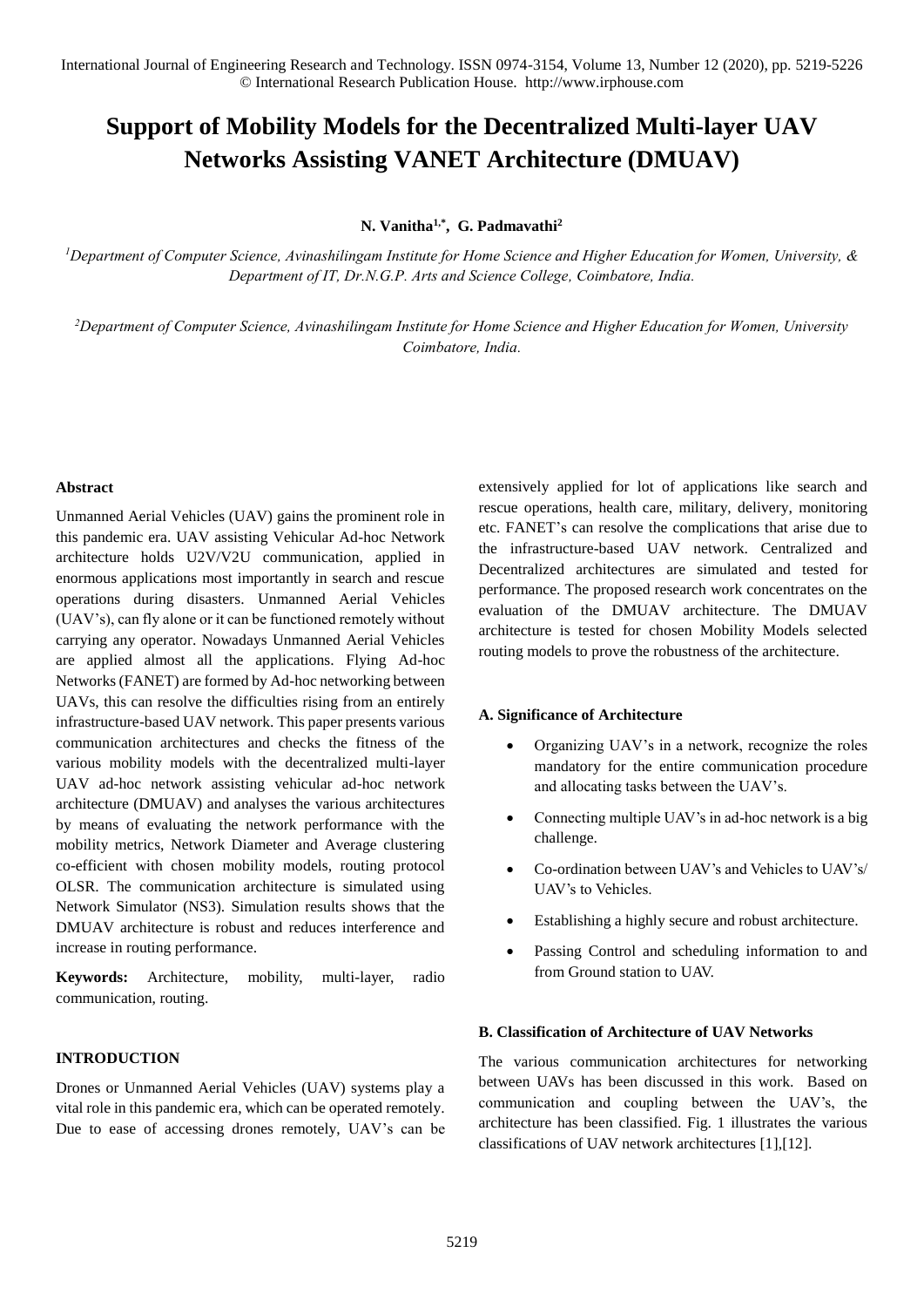

**Fig.1.** Classification of Architecture of UAV networks.

### **C. Problem Statement**

To evaluate the integrated robust communication architecture that can support assorted mobility models.

### **D. Objectives**

The proposed works main objective is, suitability checking of the various mobility models in the DMUAV architecture.

The secondary objectives are:

- Reduce the communication overhead.
- Robust Communication Architecture.
- Reduce interference and increase the routing performance.

### **E.****Significant Contribution of the Paper**

Evaluating Integrated Decentralized Multi-Layer UAV network assisting VANET (DMUAV) architecture with Mobility models (Random Waypoint and Smooth turn model) with chosen OSLR routing protocol.

### **F. Literature Review**

Some of the significant works are studied and analyzed. Muhammed Asghar Khan et al, introduced the three decentralized UAV network architectures and they have investigated the existing protocols on these architectures in 2017. Fanhui Zeng and his team projected UAV-assisted data broadcasting and arrangement approach in VANETs and during the process of data dissemination, projected a maximum vehicle coverage (MVC)algorithm to plan the 2D schedules of the UAVs in 2018. In 2019 Muhammad asif khan et al, in Wi-Fi Direct networks projected the uses of UAVs along with ground station. In UAV-aided Wi-Fi Direct network, the UAV

is installed along with the P2P Group Owner or so called Soft-AP, and the UAV placement in the restricted environment is the issue here, and not for UAV assisted VANET's. In 2019, Qixun Zhang et al, used closed – form coverage boundaries and theoretically proved the layered UAV network architecture with the lowest number of upper layer UAVs and proposed the low latency routing algorithm (LLRA) for the connectivity of higher layer UAVs and the limited location data, here the authors have concentrated on UAV's not for UAV assisting VANETs. O. S. Oubbati et al, presented a novel routing structure named UVAR, it implements a novel method built on density and connectivity to pick the best routing sector, here the protocol not handles the different Mobility Models in 2016. Jean-Daniel Medjo Me Biomo et al, investigated UAV ad-hoc network architecture stand on various mobility models with mobility metrics. Kuldeep Singh et al surveyed and presented assorted mobility models that explain the movement activities of diverse mobile nodes beneath diverse geographic conditions in 2015.

### **MATERIALS AND METHODS**

### **The Decentralized Multi-layer UAV networks assisting VANET architecture**

The Integrated DMUAV that facilitate the air-ground cooperation. Fig.2 depicts the networking architecture of the DMUAV that is a decentralized architecture, collection of a multi-UAV subnet work and a ground vehicular sub network. This work, investigates the two-layer networking. There are three different variations of communication links were presented within the multi- layer UAV ad-hoc network assisting VANET, they are Aerial Networking or UAV to UAV networking (A2A/U2U), Ground networking or Vehicle to Vehicle (V2V), Air–ground networking/ UAV to vehicle or Vehicle to UAV(U2V/V2U) [1] [2], [12],[16].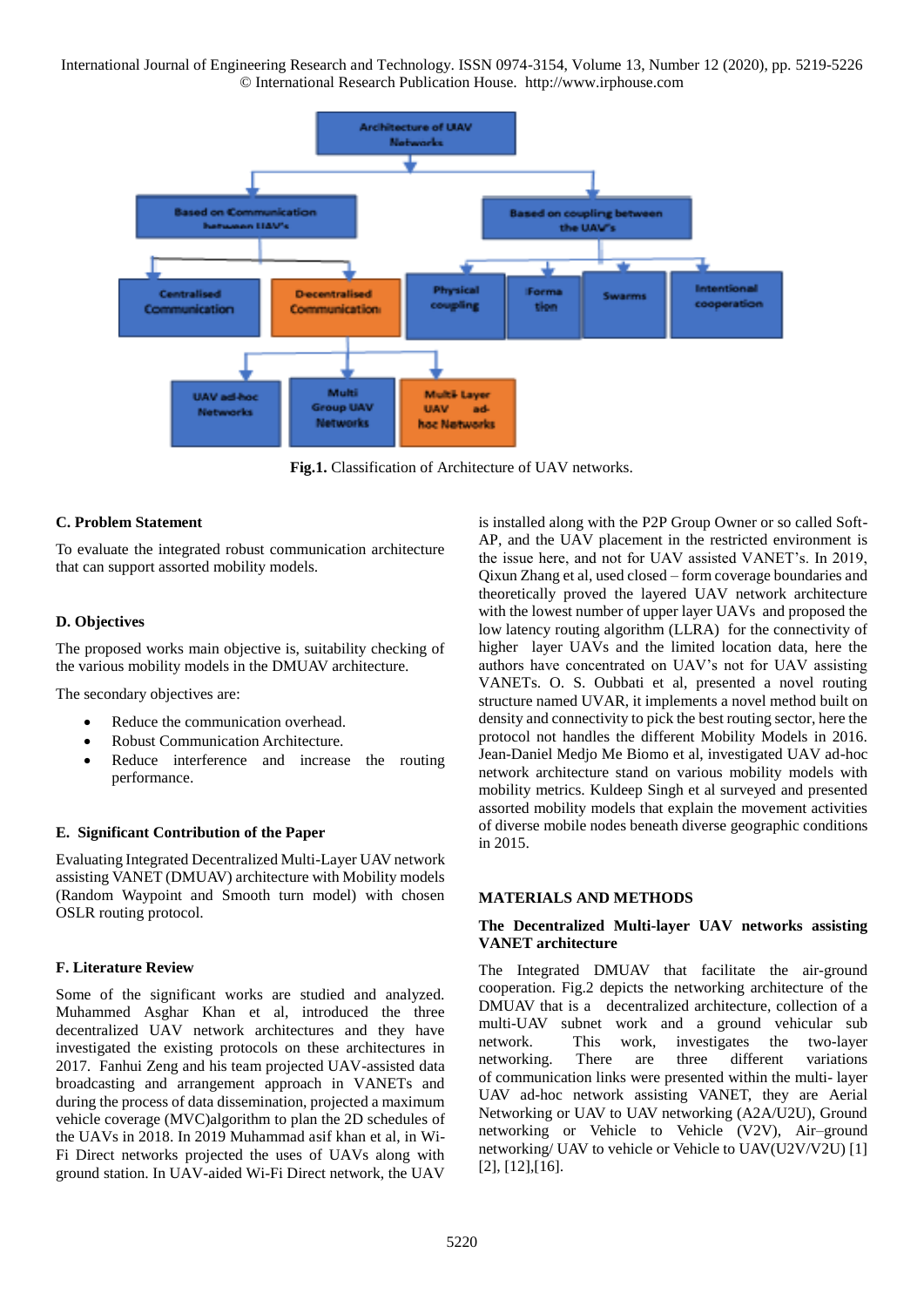

Fig. 2. The DMUAV architecture.

- Air-layer networking: The aerial network nodes provide A2A relations for packet delivery between UAVs. Like Wi-Fi (IEEE 802.11), Assorted radio interfaces can be considered in A2A connectivity [3].
- Ground-layer networking: The ground layer network nodes are a variety of sparse VANET, in this communication network, V2V connectivity's are used for the inter node (vehicle) packet conversation. In this vehicular environments, OLSR proactive routing protocol is an available wireless access protocol, uses channels of10-MHz bandwidth in the 5.9-GHz band. The scheduling and guidance commands sent by Ground station to the rescue vehicle and the vehicle desires to transmit real-time road situations to further ground nodes (vehicles) [4], [5].
- Air layer–ground layer networking: Taking into consideration of sparse networking condition, both the aerial and ground sub networks have to cooperate to improve the networking competence. Air layer to Ground layer links can simplify three foremost roles, with subnet administration, component plan, and communication relaying. The aerial subnet gathers the image data and conveys the recognizing information to the ground position via U2U and U2V links. The ground posting works with the image data and bring out the road circumstances, and it distributes them to the ground subnet over V2V links. At the same time, the ground station transmits the updated scheduling commands to the aerial sub network through A2G / U2V links. As soon as the links are broken up due to evil channel condition or lengthy link distance, the air–ground networking can assistance to set up a DTN, in which the UAV can serve as a middle relay node to improve the connectivity [1], [2], [5].

### **Pseudocode for the DMUAV architecture**

### Begin

If line of sight is available between source and destination Vehicles then

Transfer the packet to destination

#### Else

 send the request to the ground station to pass control and schedule information to the backbone UAV's

If the destination is in the range of backbone UAV's then

packet will be delivered to destination

#### Else

 packet will be delivered to next layer UAV for forwarding to destination

#### End

### **Features of the DMUAV**

- Robust and Scalable.
- No single point failure and Low Communication overhead.
- Minimized packet loss and Low Energy consumption.

#### **Assumptions**

The explanation of conventions that are considered in this paper are as follows:

All the nodes are armed with a Global Positioning System (GPS) and with a fixed digital road map to trace the adjacent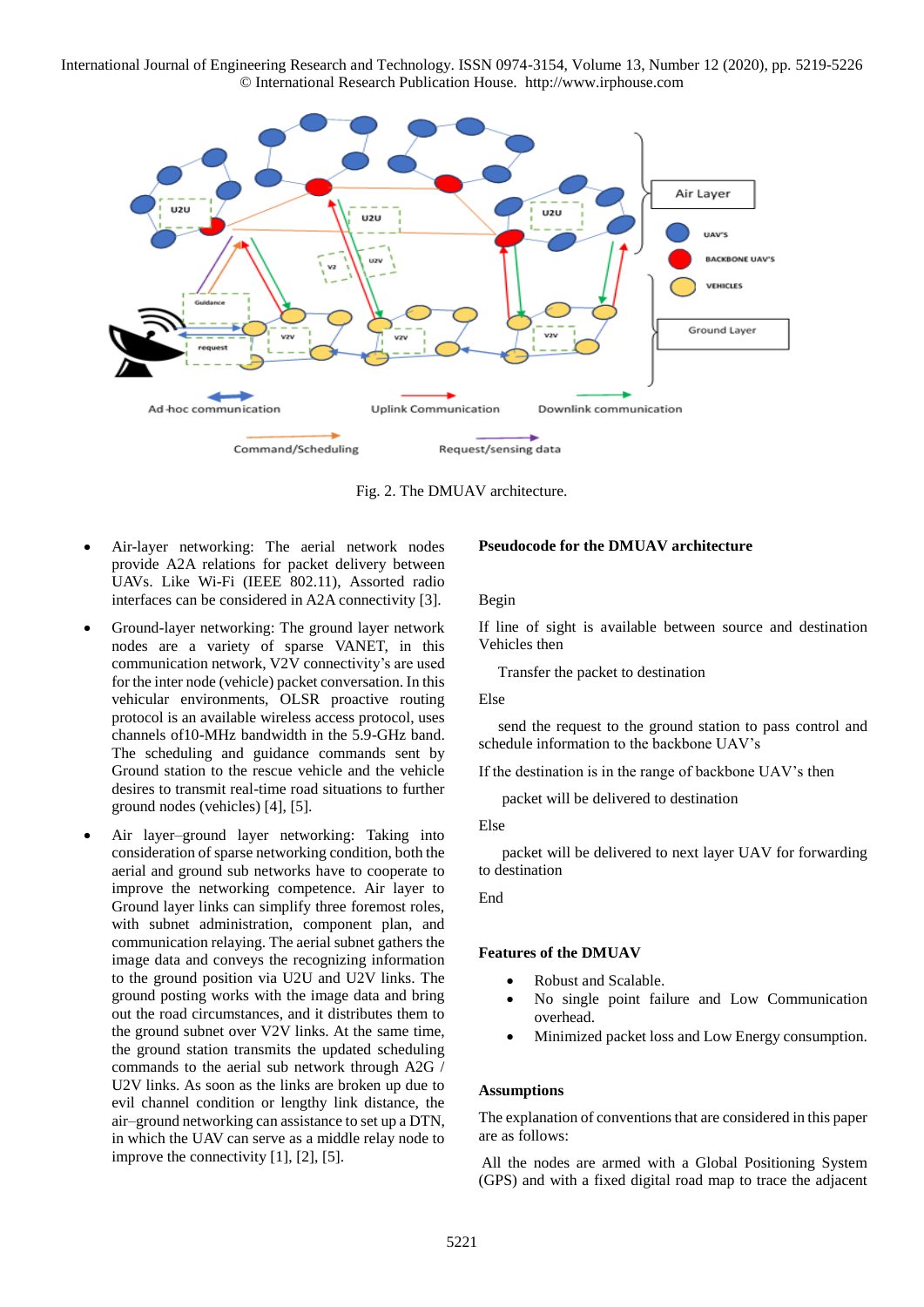intersections and the acquaintance of the end point position is expected to be known. All vehicles are periodically maintained and updated with its neighbors and also table of neighbors is maintained. All UAVs are maintained with enough battery power and within a line-of-sight a node can communicate with other nodes. In order to permit nodes to compute the total number of nodes, the format of hello message is changed by adding novel fields. Having a worldwide vision of the connectivity among two consecutive connections, and sharing them with the current UAVs that can then contribute to make the routing choice carried out by the (source/forwarder) node situated at the juncture. Completely powered VANET is permanently available in the ground and associated with ground station.

#### **System Model**

System model of DMUAV network architecture contains, a group of all UAV nodes in a DMUAV network architecture is represented as UAVa, and two kinds of UAV nodes are expected (backbone UAV and next layer UAVs). The groups of backbone and next layer UAVs are represented as UAV<sub>b</sub> and UAV<sub>n</sub>, correspondingly. That is,  $UAV_{b,s}$  are working for probing things and  $UAV_n$  are only employed as data ships. Here,  $UAV_b \Box UAV_a$  and  $UAV_n \Box UAV_a$ . Therefore,

Total network elements =  $\{(UAV_a \cup UAV_b) \cup (UAV_a \setminus UAV_b=$  $UAV_n$ ).

In the considered scenario, each UAV is placed in a specific position, and position material is accessible to UAVn. Next layer  $UAV<sub>n</sub>$  practices the meticulous mobility, and the ground station controls the mobility. Next layer  $UAV_n$  gathers data  $(D<sub>cl</sub>)$  from the backbone UAV<sub>b</sub> and directs to the ground station over a high throughput link (HT). UAVa may modify the flight area and performance after getting a command communication  $(C<sub>mse</sub>)$  over a long, low-throughput (LT) communication connection. Hereafter, the total data will be,

$$
(D_{Tot}) = D_{cl} + C_{msg}.
$$

In order to store data, all UAV<sub>a</sub> have the greater memory size, therefore not at all buffer overflow would happen in the network.

#### **Proposed Methodology**

The proposed methodology checks the suitability of the chosen mobility models in DMUAV network architecture, and proved that smooth turn model provides no sharp turns and robust and scalable architecture. The Fig. 3 Shows the mobility models that this paper concentrates to evaluate the DMUAV.



Fig. 4. Classification mobility models based on memory.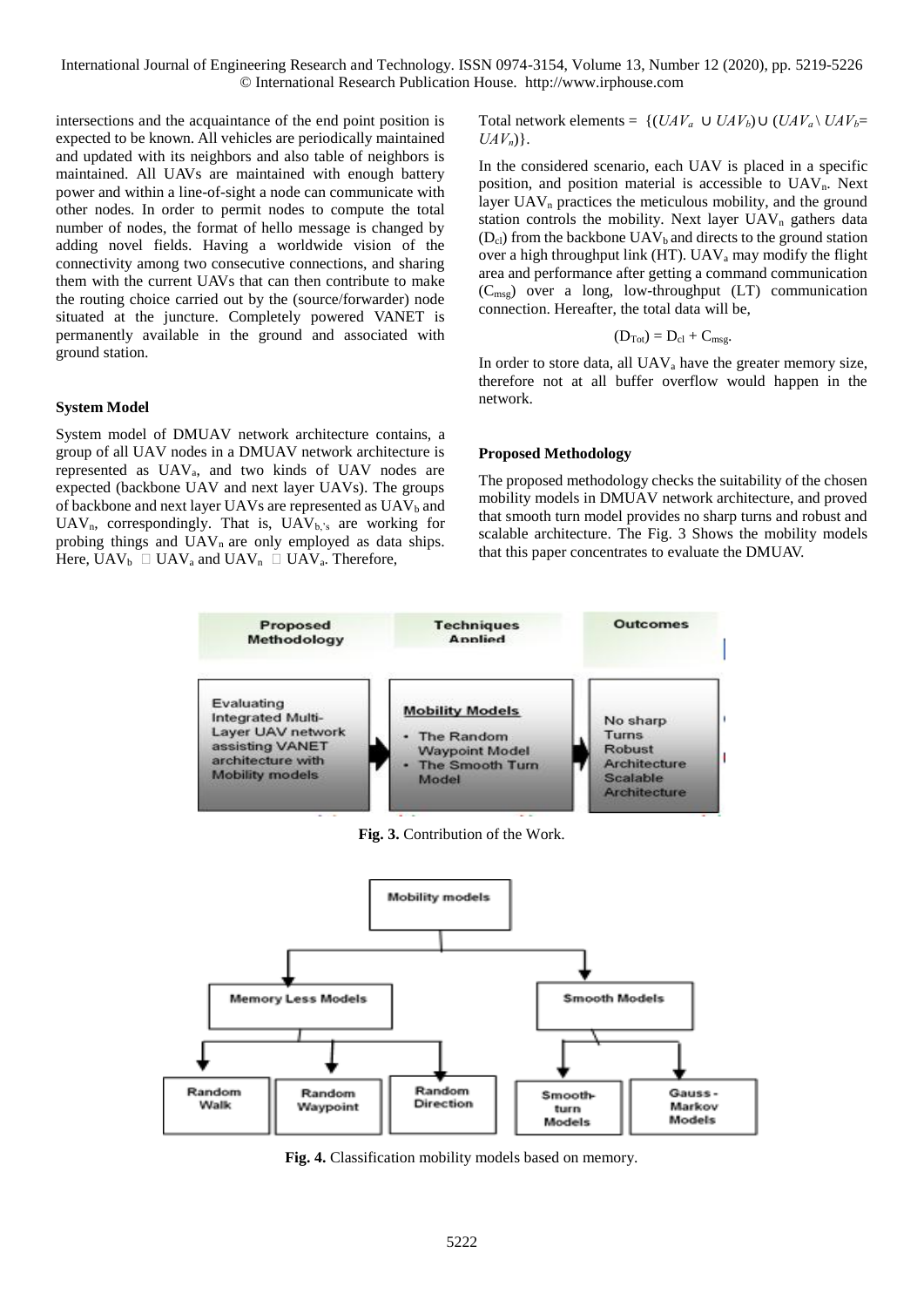### **Evaluating the integrated architecture Based on Mobility Models for UAV Networks**

#### 0 **Random waypoint model:**

Johnson and Maltz coined the Random waypoint model (RWPM). Now this typical model converted standard to offer equivalence of various Mobility models, since of its ease and widely usage [8][9][10][14].

### **Algorithm:**

Step 1: The UAV's practices random speed among preset range [min-speed, max-speed] and direction amongst  $[0, 2\pi]$ .

Step 2: The RWPM contains break in proceedings between fluctuations of rapidity and route. The UAV's

re liberal to move in any route and at any speed, but it is controlled by ground station.

Step 3: UAV's moves near the definite fact, after picking random rapidity and route and after attainment that time all UAV's yield pause time and once more repeat Step 1 and stay till UAV's aren't spreads to simulation portion.

Comparative speed of two UAV's fixes whether the connection among two nodes cracked or designed rather than well-defined their specific rapidity.

Johnson et al well-defined the relative speed among node p and q at the time t is

RS(p,q,t)= | Vp(t) - Vq(t) | ----------(1)

To calculate the relative speed of the general node pairs over all the time is defined by Mobility metric  $\vec{M}$ 

$$
\vec{M}^{\dagger}1/\vert p,q\vert \Sigma_{p=1}^{Z} \quad \Sigma_{q=1}^{Z}1/t \int_{0}^{t} RS(p,q,t)dt
$$
-----(2)

Where p,q is that the dissimilar node couple, Z is that the total quantity of nodes inside the simulation. RS is that the relative speed of couples of node and t is that the time of simulation [8] [9].

# S**mooth Turn Model (STM)**

Liang and Hass, proposed the Smooth turn Model (STM). The drawbacks of random mobility models are unexpected and high-pitched turns and unexpected stops. To exhaust this problem, STM calculates current speed and direction using previous velocity and direction of UAV. With the present speed and velocity of UAV, p the longer-term position is frequently calculated. Straight forward is the thought behind the ST random mobility model. An UAV picks some range inside the interplanetary along the road vertical to its header direction and loops around it until the UAV picks another rotary centre. This vertical guarantees even flying trajectories. Additionally, since a UAV frequently favours straight paths and minor turns than very high-pitched turns, Y. Wan, K. Namuduri et al, modelled the opposite length of the rotary circle to be Gaussian distributed.[14] [15]

We use  $lx(t)$ ,  $ly(t)$ ,  $vx(t)$ ,  $vy(t)$ ,  $R(t)$ , and  $A(t)$  to represent the x and y directs, rapidity in x-direction and y-direction, angular velocity, and so the header angle at time t, similarly. For easiness and genuine thoughts, we adopt a continuing forward speed V during a 2-D plane; hence, the tangential acceleration  $a<sub>i</sub>(t)$  is 0. This hypothesis is cheap for UAV's, as they have a tendency to take care of a corresponding rapidity in trip and "reduce speed" over twisting and rotating [8][9][11].

The dynamic forces of the vital ST mobility model through the interval  $Ti \le t < Ti + 1$  is exposed in the next,

| $at(t) = 0$                         | $------(3)$       |
|-------------------------------------|-------------------|
| an(t) $=\frac{V}{r(Ti)}$            | -----------(4)    |
| A (t) = - R(t) = $-\frac{v}{r(Ti)}$ | ------------(5)   |
| $lx(t) = vx(t) = V \cos (A(t))$     | $------(6)$       |
| $ly(t) = vy(t) = V \sin (A (t))$    | ------------('/ ) |

### **Metrics of Mobility models for Evaluating the DMUAV Architecture**

The following are the performance metrics of the Mobility models,

- Network Diameter
- Average coverage
- Average clustering coefficient
- Average path length
- Average Relative speed

This work concentrates on Network Diameter and Average clustering coefficient.[13] Because the communication architecture provides low Network Diameter gives low interference and increasing the routing performance and highest Average clustering coefficient provides dynamic communication between nodes in the network.

# **RESULTS AND DISCUSSIONS**

The projected method is assessed for its effectiveness by means of the succeeding parameters [13]:

. Network Diameter(ND):

Let lg (m, n) be the minimum number of edges mandatory to seek out an associated track between m and n within the twodimensional space V<sup>2</sup>.

The Network Diameter is given by,

 $ND = max \{ \lg (m, n) \} \forall (m, n) \in V^2$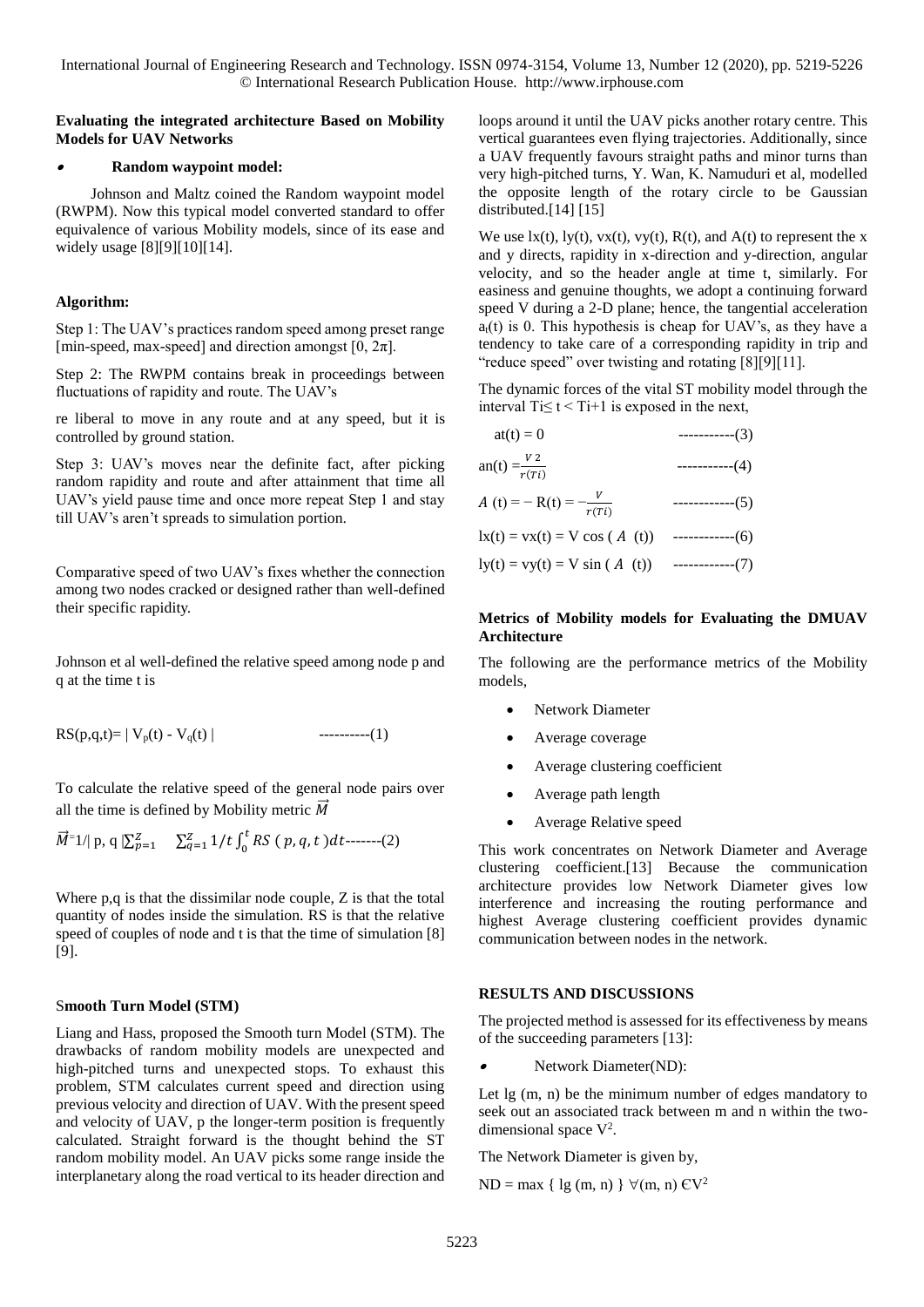#### 0 Average Clustering Co-efficient:

The clustering coefficient is defined as:

Clustering Co-efficient 
$$
Cj = \frac{2Pj}{qj(qj-1)}
$$

Here,  $q_i$  is that the degree of node j and  $P_i$  is that the sum of edges between the  $q_i$  neighbors of node j. The average clustering coefficient of complete graph and it can be calculated as,

$$
<\!\!C\!\!>=\!\!\frac{1}{N}\sum_{j=1}^N C_j
$$

### **Simulation Environment**

The projected method is simulated beneath the Linux Ubuntu 14.04, using the Network Simulator -3 (NS3) version nsallinone-3.26. Table I. Shows the simulation constraints of the network atmosphere.

**TABLE I.** Simulation Constraints

| <b>Constraints</b>                              | Value                                                                  |
|-------------------------------------------------|------------------------------------------------------------------------|
| Period of Simulation                            | 1500 s                                                                 |
| <b>MAC</b> Protocol                             | 802.11                                                                 |
| <b>Simulation Area</b>                          | $2000 * 2000$                                                          |
| Routing Protocol                                | OLSR                                                                   |
| Traffic                                         | <b>CBR</b>                                                             |
| Number of nodes<br>(UAV's & Ground<br>vehicles) | 5,10,15 & 5                                                            |
| <b>Transmission Range</b>                       | $1000 \text{ m}$                                                       |
| CBR data rate                                   | 50 kbps                                                                |
| Packet size                                     | 1 MB                                                                   |
| Speed                                           | $20 \, (m/s)$                                                          |
| Pause Time                                      | 10 Seconds                                                             |
| Channel capacity                                | 11 Mbps                                                                |
| Mobility models                                 | Random Waypoint mobility model<br>(RWP)<br>Smooth -Turn mobility Model |
| <b>Propagation Model</b>                        | <b>Free Propagation Model</b>                                          |

**TABLE II.** Numerical comparisons of Network Diameter for Mobility models in DMUAV Architecture

| No of UAV's                    | <b>Network Diameters</b><br>(In Hops) |                         |
|--------------------------------|---------------------------------------|-------------------------|
| <b>Ground Vehicles: 5 Nos.</b> | <b>RWP</b><br>(In hops)               | <b>STM</b><br>(In hops) |
|                                |                                       |                         |
|                                |                                       |                         |
|                                |                                       |                         |

Table II shows that the DMUAV architecture is scalable which produces the minimum and same network diameter for 5 to 15

nodes. From the Fig.5, When number of nodes increased from 5, 10 and 15 the STM model 's network diameter didn't get changed it remain always 2. When number of UAVs will get increased the network diameter gets unchanged, this result shows that our DMUAV architecture is scalable under these two mobility models.



**Fig 5.** Scalability with 5,10, and 15 UAVS.



**Fig. 6.** Network Diameter



**Fig. 7.** Average Clustering coefficient.

The Mobility model which makes a small diameter will, expand the routing act and diminish the interfering. Table III shows that, in the DMUAV architecture STM mobility model works well and produced low network diameter and Fig.6 shows the result. From Fig. 6, routing performance of DMUAV is good when the number of UAV's increased compared to UAANET architecture.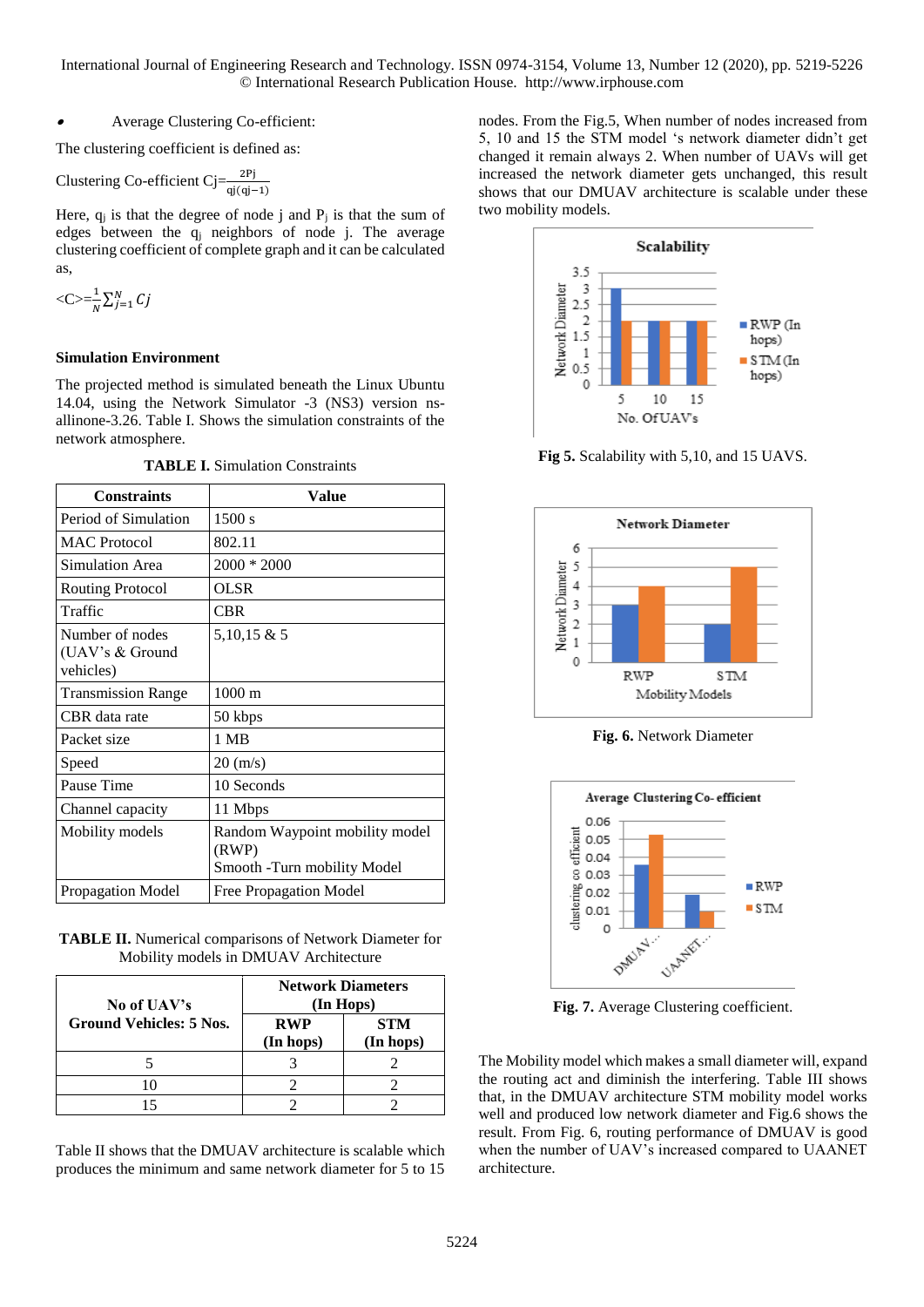| <b>ARCHITECTURES/Mobility</b><br>Model's | <b>Network Diameters</b><br>(In Hops) |     |
|------------------------------------------|---------------------------------------|-----|
|                                          | <b>RWP</b>                            | STM |
| <b>DMUAV</b> Architecture                |                                       |     |
| <b>UAANET</b> Architecture               |                                       |     |

**TABLE III.** Network Diameter for Mobility models in DMUAV and UAANET Architecture

### **TABLE IV.** Average Clustering coefficient for DMUAV and UAANET architecture

| Architectures /         | <b>Clustering Co-efficient</b><br>(Between 0 and 1) |                               |  |
|-------------------------|-----------------------------------------------------|-------------------------------|--|
| <b>Mobility models/</b> | <b>DMUAV</b><br><b>Architecture</b>                 | <b>UAANET</b><br>Architecture |  |
| <b>RWP</b>              | 0.03578972                                          | 0.0189960                     |  |
| STM                     | 0.05263157                                          | 0.0097378                     |  |

Table IV and Fig 7. Shows the Average Clustering coefficient for the UAANET and DMUAV architecture with the mobility models. Low Clustering co-efficient shows that the links between the nodes are low, so that there is no dynamic communication between nodes in the network. Our proposed architecture's clustering co-efficient is high compared to existing UAANET architecture. The values of the Clustering co-efficient shows that the efficiency of the DMUAV architecture is increased when compared to UAANET architecture.

# **CONCLUSIONS**

Massive growth of UAVs has been witnessed nowadays. This work relates the DMUAV architecture with the UAANET architecture and identifies that overhead arises in UAV ad-hoc network architecture, UAANET architecture is having single point link failure, the multi-group UAV network architecture was not much strong and multi-layer UAV ad-hoc architecture offers scalability and more resourceful networking competences with robustness. For Smooth Turn mobility model, the DMUAV architectures work well compared to UAANET architecture. The simulation results show that the DMUAV architecture is scalable, performs better routing with Smooth turn mobility model compared to UAANET architecture. In future work hybrid mobility models are implemented and tested to improve the performance of the DMUAV architecture.

### **REFERENCES**

- [1] M. A. Khan, A. Safi, I. M. Qureshi and I. U. Khan, "Flying ad-hoc networks (FANETs): A review of communication architectures, and routing protocols," 2017 First International Conference on Latest trends in Electrical Engineering and Computing Technologies (INTELLECT), Karachi, 2017, pp. 1-9.
- [2] F. Zeng, R. Zhang, X. Cheng and L. Yang, "UAV-Assisted Data Dissemination Scheduling in VANETs," 2018 IEEE International Conference on Communications (ICC), Kansas City, MO, 2018, pp. 1-6.
- [3] M. A. Khan, R. Hamila, M. S. Kiranyaz and M. Gabbouj, "A Novel UAV-Aided Network Architecture Using Wi-Fi Direct," in IEEE Access, vol. 7, pp. 67305-67318, 2019.
- [4]  $Q.$  Zhang, M. Jiang, Z. Feng, W. Li, W. Zhang and M. Pan, "IoT Enabled UAV: Network Architecture and Routing Algorithm," in IEEE Internet of Things Journal, vol. 6, no. 2, pp. 3727-3742, April 2019.
- [5] O. S. Oubbati, A. Lakas, N. Lagraa and M. B. Yagoubi, "UVAR: An intersection UAV-assisted VANET routing protocol," 2016 IEEE Wireless Communications and Networking Conference, Doha, 2016, pp. 1-6.
- [6] O. S. Oubbati, N. Chaib, A. Lakas, P. Lorenz and A. Rachedi, "UAV-Assisted Supporting Services Connectivity in Urban VANETs," in IEEE Transactions on Vehicular Technology, vol. 68, no. 4, pp. 3944-3951, April 2019.
- [7] M. J. Khabbaz, J. Antoun and C. Assi, "Modelling and Performance Analysis of UAV-Assisted Vehicular Networks," in IEEE Transactions on Vehicular Technology, April 2019.
- [8] Jean-Daniel Medjo Me Biomo, Thomas Kunz, Marc St-Hilaire and Yifeng Zhou," Unmanned Aerial ad Hoc Networks: Simulation-Based Evaluation of Entity Mobility Models' Impact on Routing Performance", Aerospace, 2015
- [9] Kuldeep Singh, Karandeep Singh," A survey and analysis of mobility models in mobile Adhoc network", International Journal of Advances in Electronics and Computer Science, 2015.
- [10] S. Batabyal and P. Bhaumik, "Mobility Models, Traces and Impact of Mobility on Opportunistic Routing Algorithms: A Survey," in IEEE Communications Surveys & Tutorials, vol. 17, no. 3, pp. 1679-1707, thirdquarter 2015
- [11] Y. Wan, K. Namuduri, Y. Zhou and S. Fu, "A Smooth-Turn Mobility Model for Airborne Networks," in IEEE Transactions on Vehicular Technology, vol. 62, no. 7, pp. 3359-3370, Sept. 2013.
- [12] Yi Zhou, Nan Cheng, Ning Lu, and Xuemin (Sherman) Shen," Multi-UAV-Aided Networks", IEEE vehicular technology magazine, 36-44, (2015).
- [13] F. Theolevre, R. Tout and F. Valois, "New metrics to evaluate mobility models properties," 2007 2nd